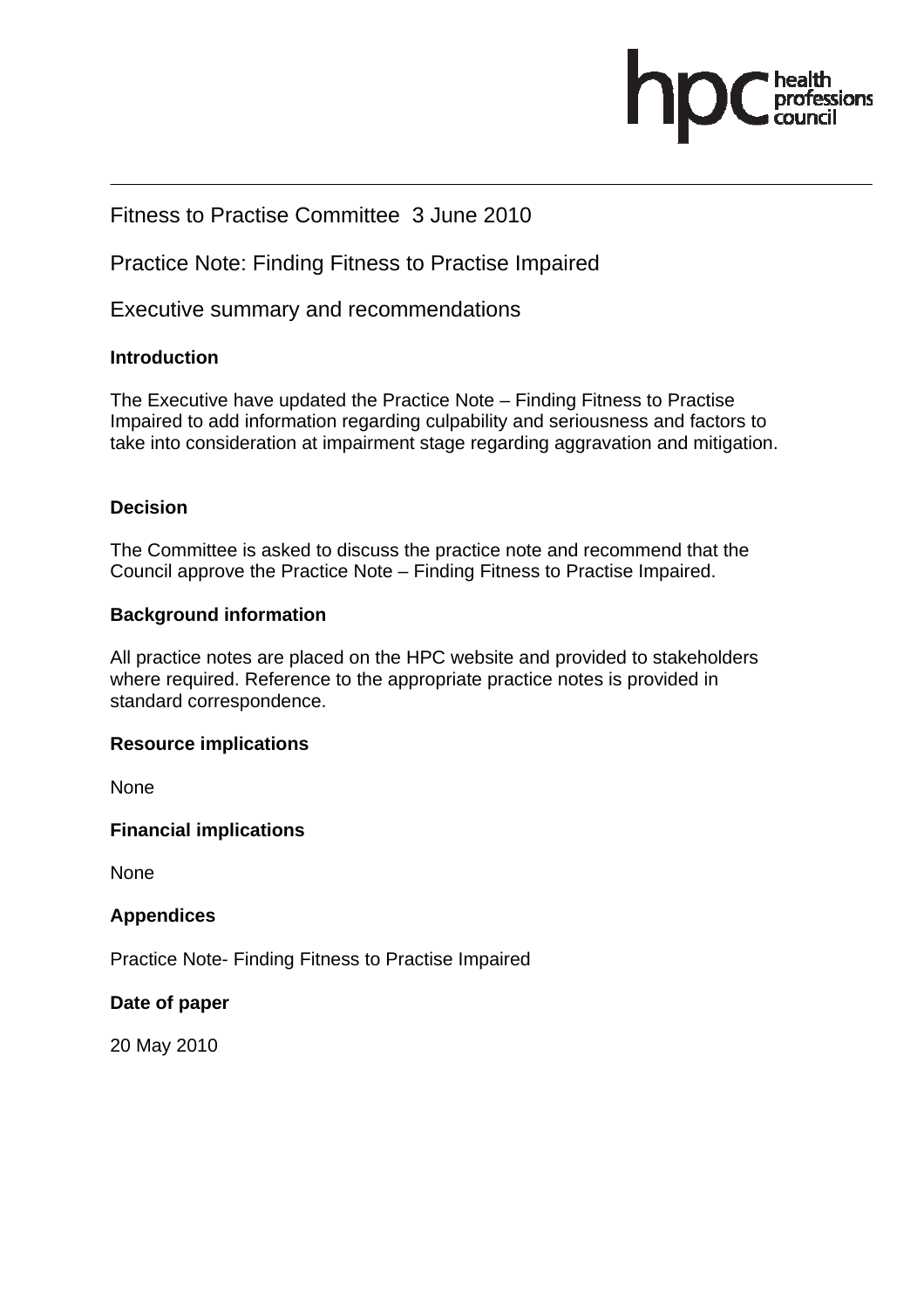

# **PRACTICE NOTE**

# **Finding that Fitness to Practise is "Impaired"**

This Practice Note has been issued by the Council for the guidance of Practice Committee Panels and to assist those appearing before them.

### **Introduction**

In determining whether allegations are "well founded", Panels of the Conduct and Competence Committee and the Health Committee are required to decide whether the HPC, which has the burden of proof, has discharged that burden and proved<sup>1</sup> that the registrant's fitness to practise is impaired.

#### **Impairment**

An allegation is comprised of three elements, which Panels are required to consider sequentially:

- 1. whether the facts set out in the allegation are proved;
- 2. whether those facts amount to the 'ground' set out in the allegation (e.g. misconduct or lack of competence); and
- 3. in consequence, whether the registrant's fitness to practise is impaired.

It is important for Panels to note that the test of impairment is expressed in the present tense; that fitness to practice "is impaired". As the Court of Appeal noted in *GMC v Meadow*: 2

*"…the purpose of FTP procedures is not to punish the practitioner for past misdoings but to protect the public against the acts and omissions of those who are not fit to practise. The [Panel] thus looks forward not back. However, in order to form a view as to the fitness of a person to practise today, it is evident that it will have to take account of the way in which the person concerned has acted or failed to act in the past".* 

Thus, although the Panel's task is not to "punish for past misdoings", it does need to take account of past acts or omissions in determining whether a registrant's present fitness to practice is impaired.

 $\overline{a}$ 

<sup>1</sup> to the civil standard of proof, the balance of probabilities

<sup>2</sup> [2006] EWCA Civ 1319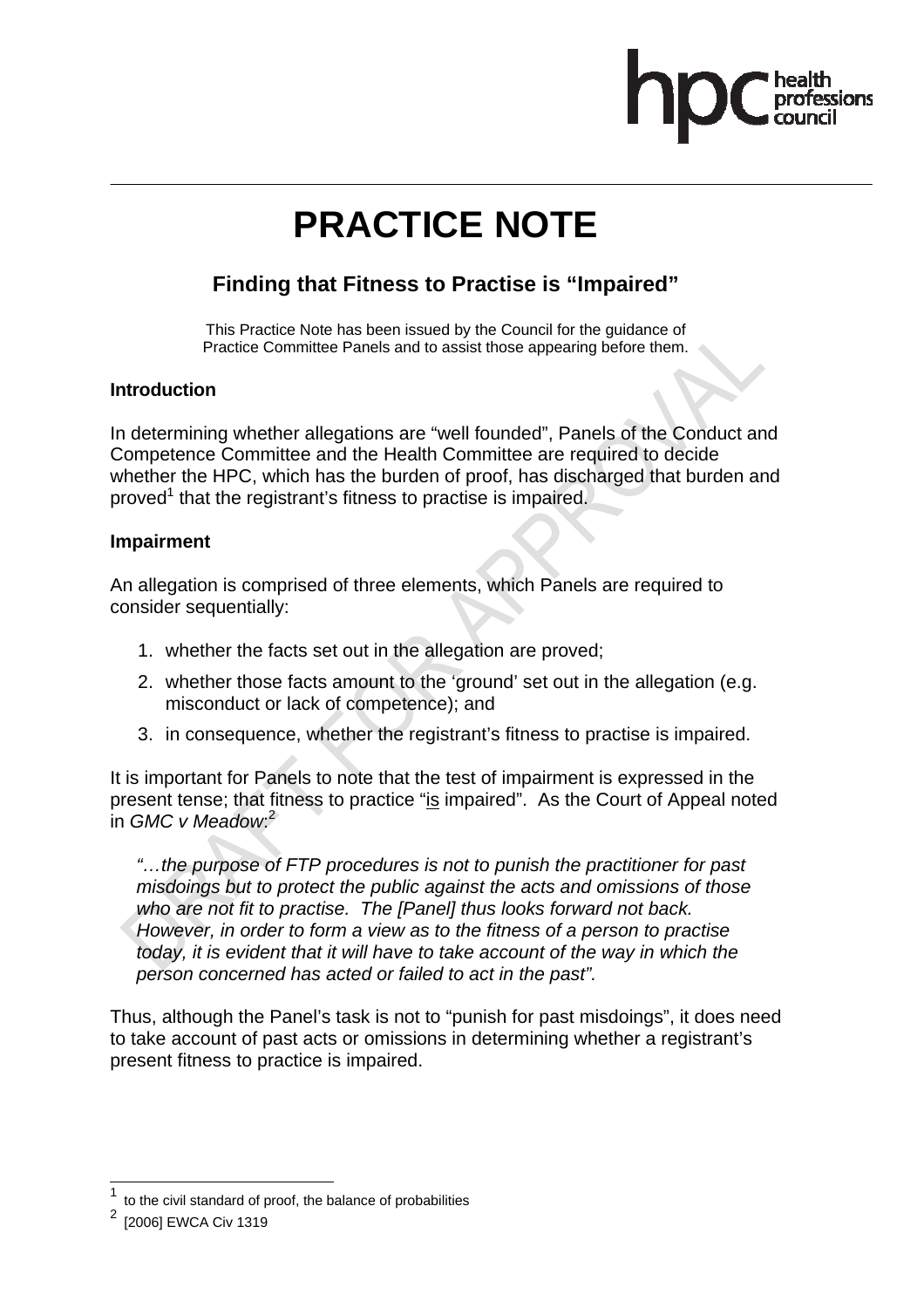### **Factors to be taken into account**

In *Cohen v GMC*<sup>3</sup> the High Court stated that it was "critically important" to appreciate the different tasks which Panels undertake at each of step in the adjudicative process.

The initial task for the Panel is:

*"to consider the [allegations] and decide on the evidence whether the [allegations] are proved in a way in which a jury… has to decide whether the defendant is guilty of each count in the indictment. At this stage, the Panel is not considering any other aspect of the case, such as whether the [registrant] has a good record or… performed any other aspect of the work… with the required level of skill".* 

Subsequently, the Panel is:

*"concerned with the issue of whether in the light of any misconduct [etc.] proved, the fitness of the [registrant] to practise has been impaired taking account of the critically important public policy issues".* 

Those "critically important public policy issues" which must be taken into account by Panels were described by the court as:

*"the need to protect the individual patient and the collective need to maintain confidence in the profession as well as declaring and upholding proper standards of conduct and behaviour which the public expect… and that public interest includes amongst other things the protection of patients and maintenance of public confidence in the profession".* 

Thus, in determining whether fitness to practise is impaired, Panels must take account of a range of issues which, in essence, comprise two components:

| 1. the 'personal' component: | the current competence, behaviour etc. of the<br>individual registrant; and                                                                 |
|------------------------------|---------------------------------------------------------------------------------------------------------------------------------------------|
| 2. the 'public' component:   | the need to protect service users, declare and<br>uphold proper standards of behaviour and<br>maintain public confidence in the profession. |

As the court noted in *Cohen*, the sequential approach to considering allegations means that not every finding of misconduct etc. will automatically result in a Panel concluding that fitness to practice is impaired, as:

*"There must always be situations in which a Panel can properly conclude that the act… was an isolated error on the part of the... practitioner and that the chance of it being repeated in the future is so remote that his or her fitness to practise has not been impaired…* 

<sup>-&</sup>lt;br>3 EWHC 581 ( Admin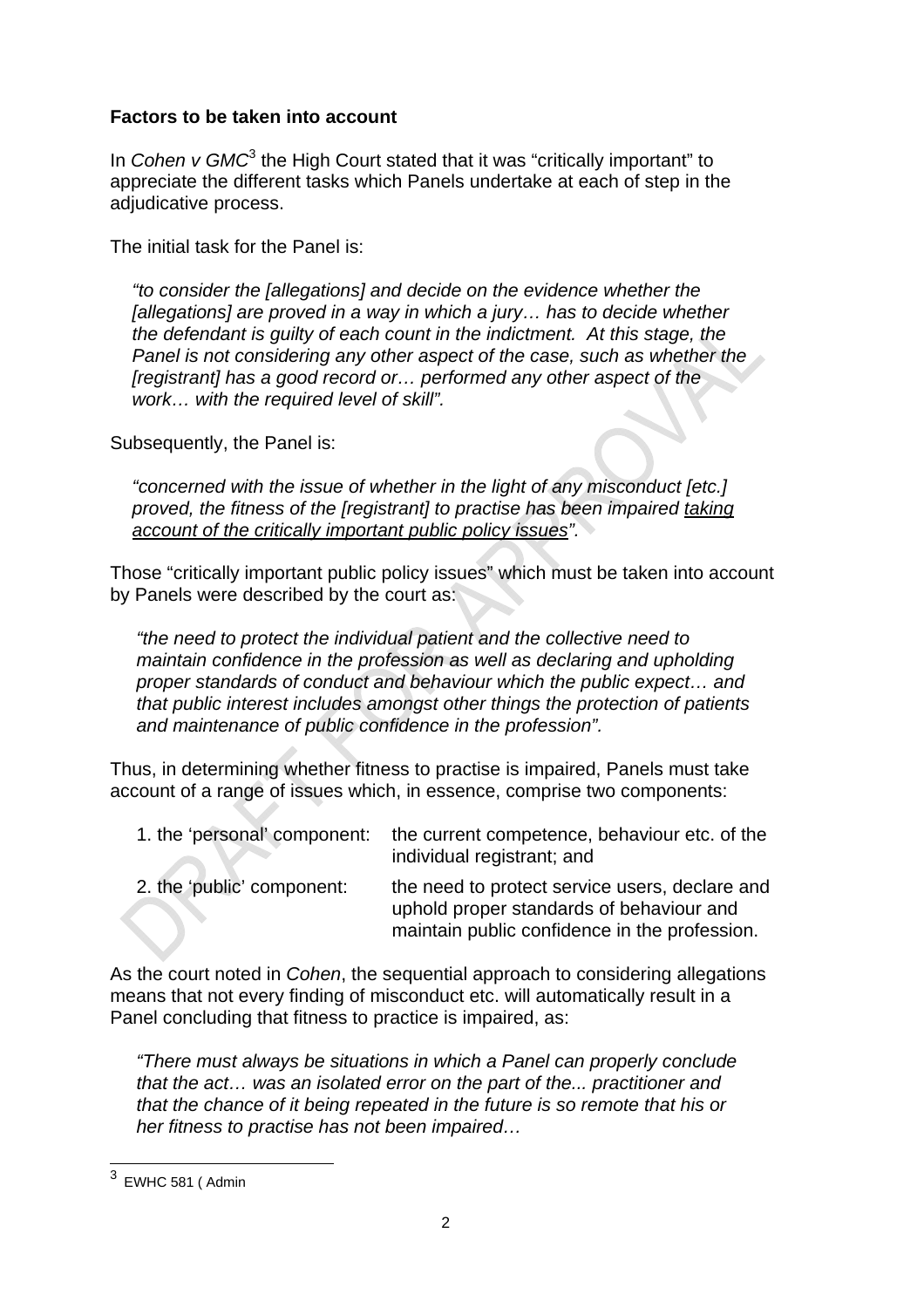*It must be highly relevant in determining if... fitness to practise is impaired that... first the conduct which led to the charge is easily remediable, second that it has been remedied and third that it is highly unlikely to be repeated".* 

It is important for Panels to recognise that the need to address the "critically important public policy issues" identified in *Cohen* - to protect patients, declare and uphold proper standards of behaviour and maintain public confidence in the profession - means that they cannot adopt a simplistic view and conclude that fitness to practise is not impaired simply on the basis that, since the allegation arose, the registrant has corrected matters or "learned his or her lesson".

## **Degree of harm and culpability**

In assessing the likelihood of the registrant causing similar harm in the future, Panels should take account of:

- the degree of harm caused by the registrant; and
- the registrant's culpability for that harm.

In considering the degree of harm, Panels must consider the harm caused by the registrant, but should also recognise that it may have been greater or less than the harm which was intended or reasonably foreseeable.

The degree of harm cannot be considered in isolation, as even death or serious injury may result from an unintentional act which is unlikely to be repeated. The registrant's culpability for that harm should also be considered. In assessing culpability, Panels should recognise that deliberate and intentional harm is more serious than harm arising from the registrant's reckless disregard of risk which, in turn, is more serious than that arising from a negligent act where the harm may not have been foreseen by the registrant.

# **Character evidence**

In deciding whether conduct "is easily remediable, has been remedied and is highly unlikely to be repeated", Panels may also need to consider 'character evidence' of a kind which, in other proceedings, might only be heard as mitigation or aggravation as to sanction after a finding had been made.

Whilst it is appropriate for Panels to do so, in admitting character evidence for the purpose of determining impairment, they must exercise caution. As the Court of Appeal noted in *The Queen (Campbell) v General Medical Council,*<sup>4</sup> issues of culpability and mitigation are distinct and need to be decided sequentially and:

*"The fact that in some cases there will be an overlap, or that the same material may be relevant to both issues, if they arise, does not justify treating evidence which is exclusively relevant to personal mitigation as relevant to the prior question, whether [the allegation] has been established."* 

 $\overline{a}$ 

<sup>4</sup> [2005] EWCA Civ 250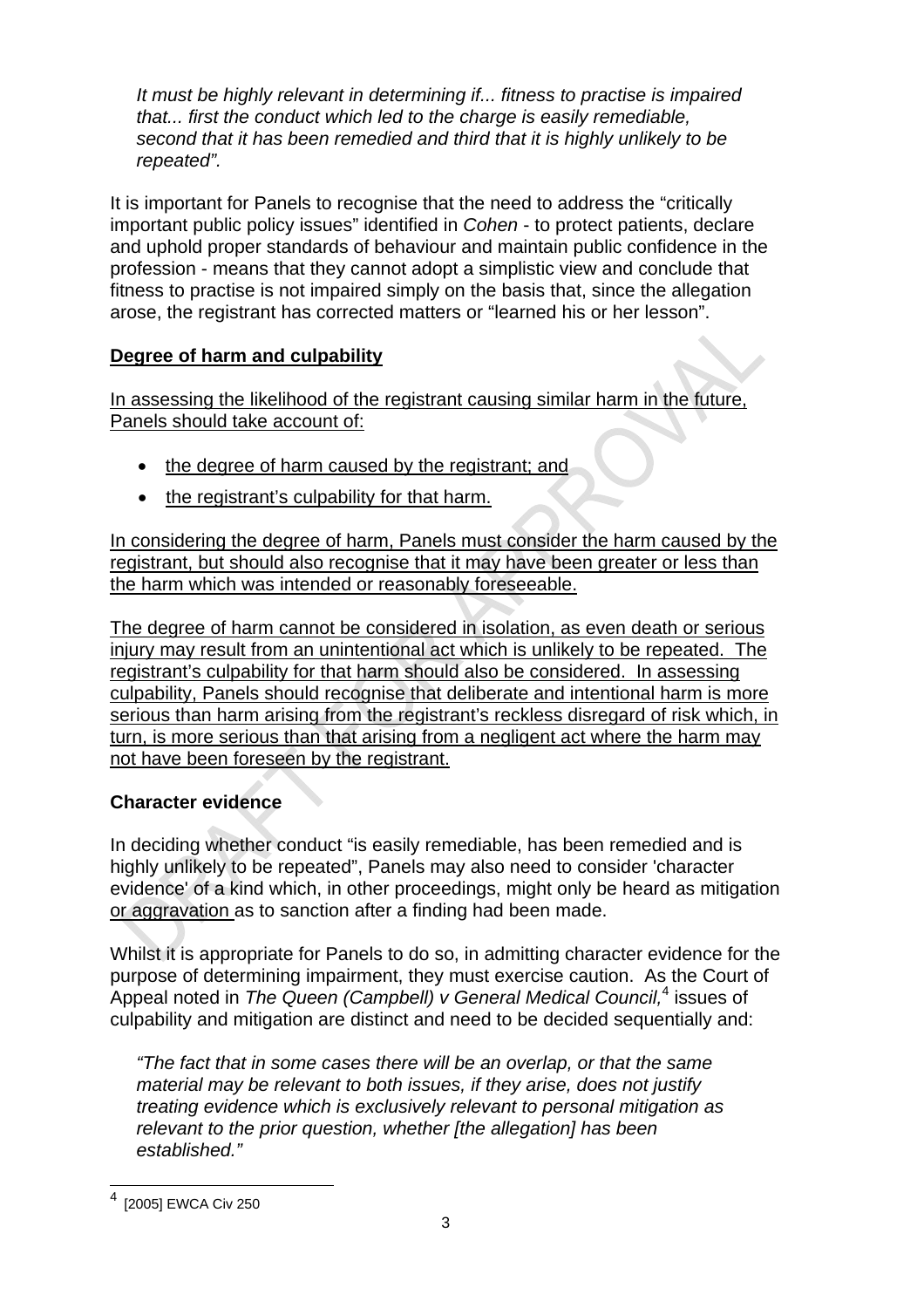In deciding whether to admit character evidence, Panels must draw a distinction between evidence which has a direct bearing on the findings it must make and evidence which is simply about the registrant's general character. The latter will only be relevant if the Panel needs to hear mitigation against sanction.

When considering impairment, Panels may properly take account of evidence such as the registrant's competence in relation to the subject matter of the allegation; the registrant's actions since the events giving rise to the allegations; or the absence of similar events. However, Panels should not normally rely on such evidence if it is disputed by the registrant and has not yet been the subject of a determination by a professional regulator or a court

Character evidence of a more general nature which has no direct bearing on the findings to be made by the Panel, such as the registrant's standing in the community, should not be admitted at this point. Expressions of regret or remorse will usually fall within the latter category. However, where there is evidence that, by reason of insight, that regret or remorse has been reflected in modifications to the registrant's practice, then it may be relevant to the question of impairment.

In deciding whether to admit character evidence at the impairment rather than the sanction phase, Panels need to consider whether the evidence may assist them to determine whether fitness to practise is impaired. Whilst caution needs to be exercised, an over-strict approach should not be adopted as, it is important that all evidence which is relevant to the question of impairment is considered, such as evidence as to the registrant's general competence in relation to a competence allegation.

In considering evidence of impairment, Panel's will readily recognise and be able to disregard character evidence of a general nature which is unlikely to be relevant. However, as the decision in *Cheatle v GMC*<sup>5</sup> highlights, Panels must be careful not to refuse to hear evidence at the impairment phase about a registrant's general professional conduct which, when heard at the sanction phase, raises doubts about their conclusion that the registrant's fitness to practise is impaired.

### **The sequential approach**

As noted above, Panels should adopt a sequential approach to determining whether fitness to practise is impaired. In doing so Panels should act in a manner which makes it clear that they are applying the sequential approach by:

- first determining whether the facts as alleged are proved;
- if so, then determining whether the proven facts amount to the 'ground' (e.g. misconduct) of the allegation;
- if so, hearing further argument on the issue of impairment and determining whether the registrant's fitness to practise is impaired; and

<sup>–&</sup>lt;br><sup>5</sup> [2009] EWHC 645 (Admin)